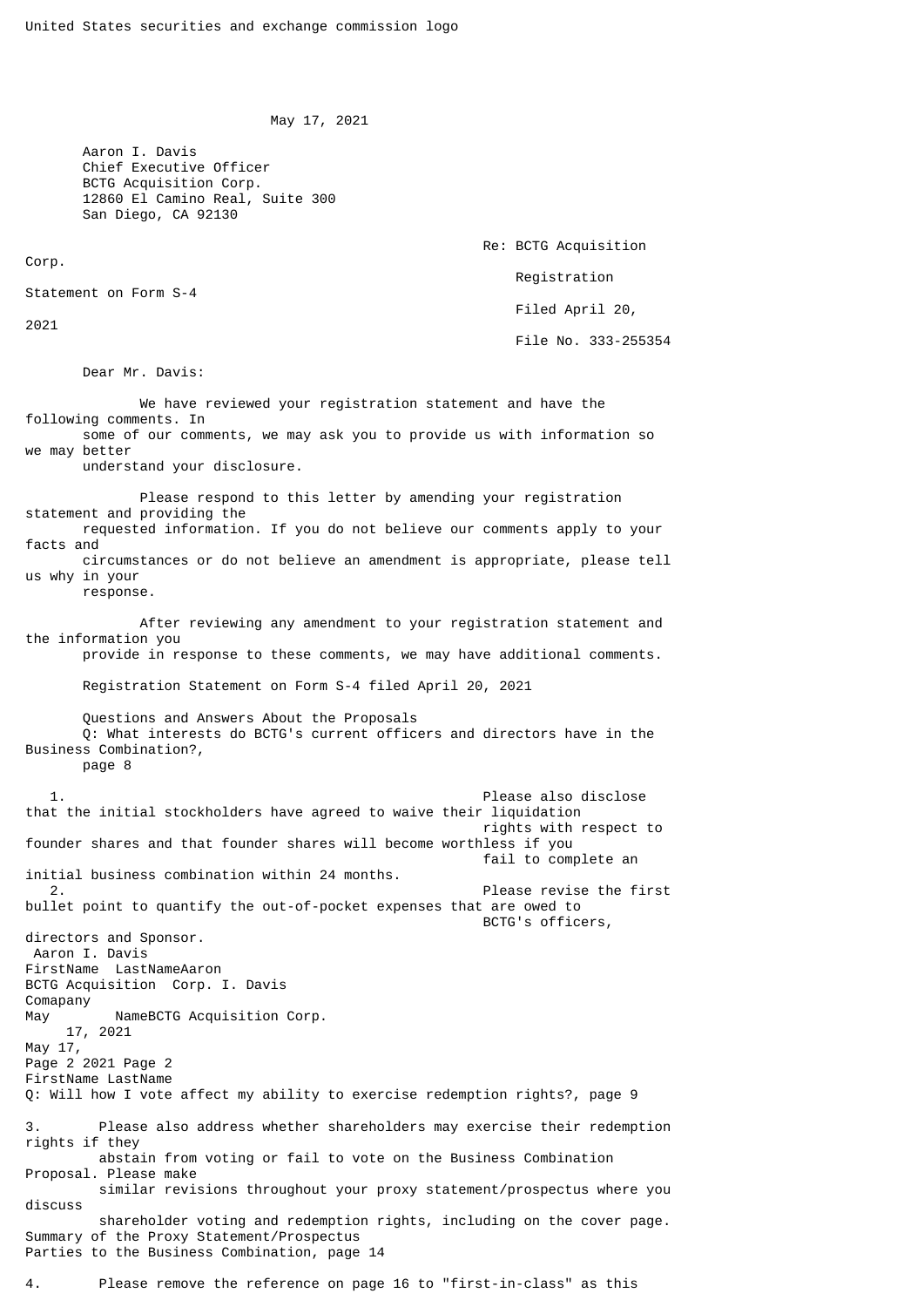statement implies an expectation of regulatory approval and is inappropriate given the stage of development for your programs. 5. We note your disclosure on page 15 that Tango has established a sustainable pipeline optimized to deliver meaningful clinical benefit to patients. Given the early stage of development, please revise your disclosure to remove any implication that Tango's product candidates will be effective, as determinations of efficacy are solely within the authority of the FDA or comparable regulatory body. Please make similar revisions to your disclosure stating that Tango's development process "[avoids] the known drawbacks of large, empiric clinical trials lacking a patient selection strategy." The Business Combination Proposal, page 17 6. We note your disclosure stating that one of the factors BCTG s Board considered was that Tango s platform is expected to file one new IND every 12 to 18 months. Please expand your disclosure to provide the basis for the Board s view and assumptions underlying such view in light of the uncertainty with regard to drug development. Conditions to Closing of the Business Combination, page 20 7. We note your statement that investors should not rely on the representations and warranties set forth in the Merger Agreement or the summaries thereof in this proxy statement/prospectus as characterizations of the actual state of facts about BCTG, Sponsor, Tango or any other matter. Please revise to remove any implication that the Merger Agreement and your disclosure of the same does not constitute public disclosure under the federal securities laws. Risk Factors Our ability to utilize our net operating loss carryforwards..., page 77 8. Please revise to clarify whether the proposed business combination would be considered an "ownership change" under the Code and any expected limitations on your ability to utilize NOLs if it is considered an "ownership change." If there is uncertainty, explain the reasons for such uncertainty. Aaron I. Davis FirstName LastNameAaron BCTG Acquisition Corp. I. Davis Comapany May NameBCTG Acquisition Corp. 17, 2021 May 17, Page 3 2021 Page 3 FirstName LastName New Tango's amended and restated certificate of incorporation will provide that the Court of Chancery of the State of Delaware..., page 91 9. It does not appear that New Tango's Proposed Charter contains a forum selection provision. In addition, your disclosure regarding the forum selection provision is not consistent with either BCTG's current charter or New Tango's Proposed Bylaws. Please revise this risk factor, the risk factor on page 78, and your description of the Proposed Charter on page 262 to identify the correct governing document that contains the forum selection provision you are describing and to ensure consistency between your disclosure and the provision in such governing document. We note also that you have not included the text of Annex B. Please revise to include the relevant text. Proposal 1 - The Business Combination Transaction Background of the Business Combination, page 110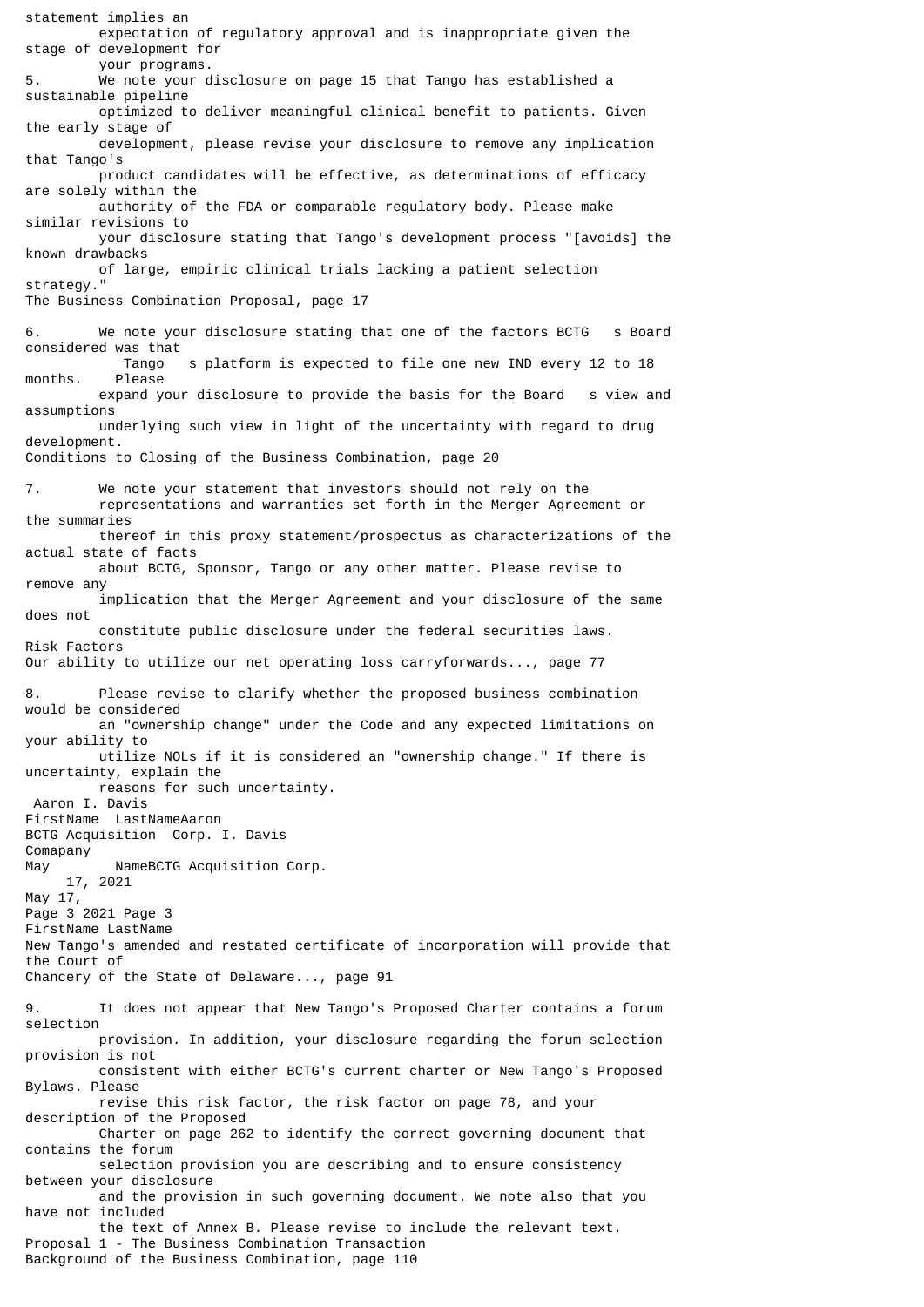10. Please expand this section to explain why you did not pursue a transaction with any of the 35 potential targets with which you engaged in detailed due diligence. Address in your response whether there were any that resulted in a firm offer. In these instances, disclose the initial offer and counter offers. 11. We note your disclosure that on December 22, 2020, Tango was presented to the BCTG board as one of a few prospective business targets under active consideration. Please describe the selection criteria BCTG used to identify these prospective targets and why you decided to proceed with Tango over other alternatives. 12. Please expand this section to discuss the following: What role did Mr. Davis play in preparing the draft letter of intent to Tango ? What were the material terms of the draft letter of intent ? What were the responsibilities of the independent subcommittee ? Please identify the members of the independent subcommittee where you discuss the<br>Roard s decision to s decision to establish the committee. We note that Mr. Davis continued to negotiate with Tango after the appointment of the independent subcommittee. Revise to disclose what consideration, if any, the Board and subcommittee gave to Mr. Davis conflicts of interests. Were there any steps taken other than to establish an independent subcommittee to address potential conflicts of interest? Was Mr. Davis involved in the decision to pursue the transaction and approve the terms of the merger as a Tango board member? How were the valuation and other material terms of the merger negotiated from the non-binding letter of intent through the execution of the merger agreement? Revise to describe the negotiations in reaching the material terms of the merger. Identify the members of BCTG management who met with the independent subcommittee on February 18 and February 22. Aaron I. Davis FirstName LastNameAaron BCTG Acquisition Corp. I. Davis **Comapany** May NameBCTG Acquisition Corp. 17, 2021 May 17, Page 4 2021 Page 4 FirstName LastName Engagement of Financial Advisor to BCTG, page 114 13. We note your disclosure that in developing its opinion, Canaccord Genuity analyzed projected financial and operating data concerning Tango provided to it by BCTG. Please revise to disclose all material projections and underlying assumptions. Conditions to the Closing of the Merger, page 121 14. Please amend your disclosure to identify each condition that is subject to waiver. Additional Conditions to Tango's Obligation to Close, page 123 15. With reference to your disclosure on page 107 that the sponsor will have the option to cover any shortfall through an additional cash investment or satisfying such shortfall through securing investments in BCTG from certain agreed investors in order to maintain a cash balance greater than \$300.0 million, please expand your disclosure to explain whether there is a written agreement to this effect and the terms on which the sponsor or other investors will invest additional cash. If there is a written agreement, please file this as an exhibit to your registration statement.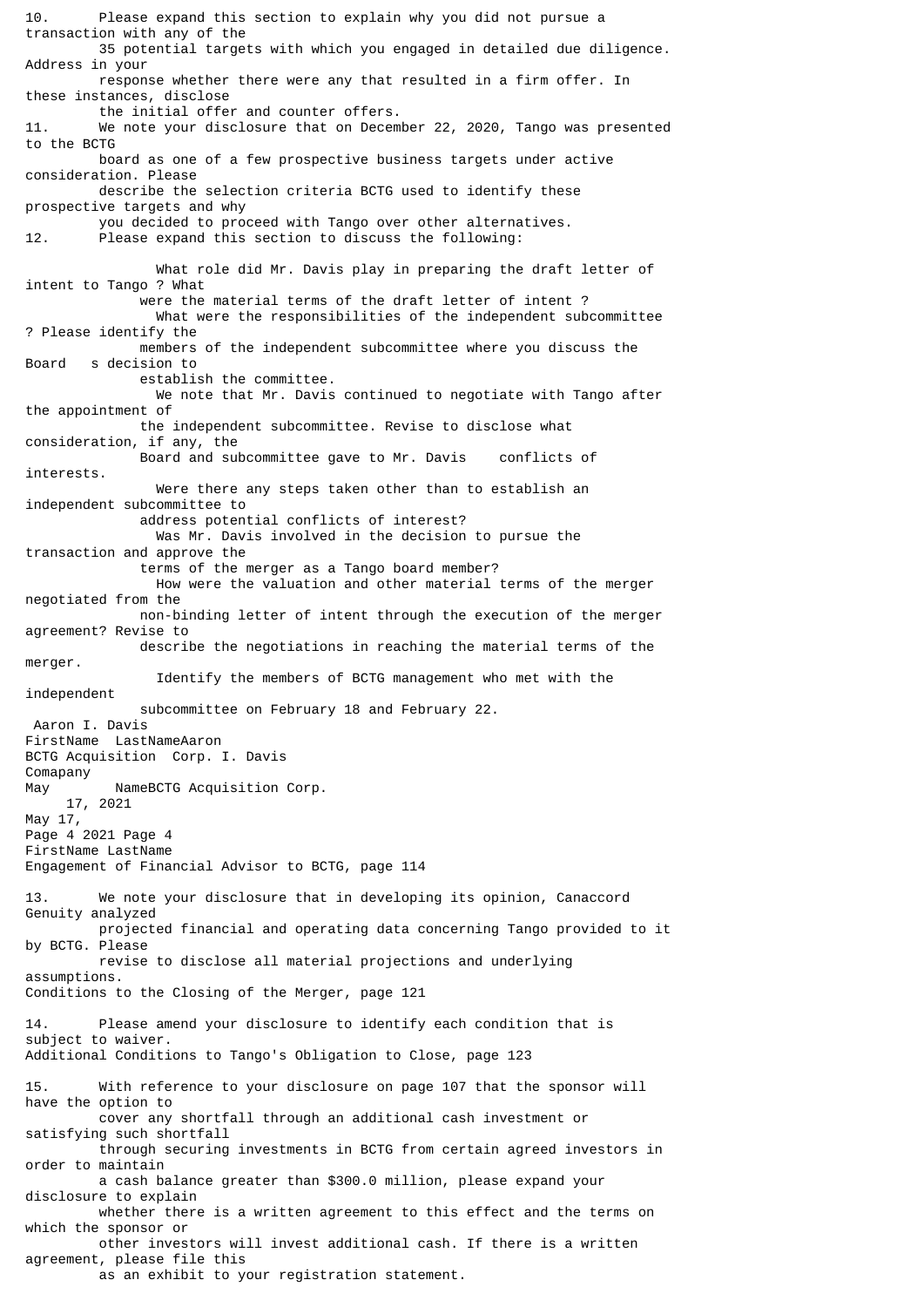16. We note your disclosure here and on page 88 that as of the date of the proxy statement/prospectus, the Sponsor, directors and officers have not purchased any Public Shares. We also note your disclosure on your Form 8-K filed April 14, 2021 that in connection with the signing of the merger agreement, a member of the Sponsor purchased 800,000 shares of BCTG's common stock from two holders of public shares at a price of \$11.00 per share. Please revise your disclosure as appropriate and specify whether these shares are subject to the agreement to vote in favor of the Business Combination. Conflicts of Interest, page 177 17. With reference to your disclosure on page 179 that related party transactions require prior approval by the audit committee and a majority of uninterested "independent" directors determining that the terms of the transaction are no less favorable to you than those that would be available with respect to such a transaction from unaffiliated third parties, please disclose whether you waived any provisions of that policy and the reasons therefor. Here and under the heading "What interests do BCTG's current directors and officers have in the Business Combination" on page 8, please also disclose the approximate dollar value, when the interest was acquired, and the price paid for the 15% interest that Boxer Capital owns in Tango's outstanding securities. Aaron I. Davis FirstName LastNameAaron BCTG Acquisition Corp. I. Davis Comapany May NameBCTG Acquisition Corp. 17, 2021 May 17, Page 5 2021 Page 5 FirstName LastName Executive Compensation Compensation Committee Interlocks and Insider Participation, page 177 18. With reference to your disclosure on page 176 that your compensation committee consists of Richard Heyman and Carole L. Nuechterlein, please revise this section to reflect whether you currently have a compensation committee. Information About Tango Our Pipeline, page 191 19. Please revise your pipeline table to separate the Phase I and Phase II columns and to make the Phase I, Phase II, and Phase III columns at least as wide as your Discovery, Lead Optimization, and IND-Enabling columns. The pipeline table currently appears to suggest that you have completed more than half of the development timeline for TNG908. 20. We note your inclusion of Target 3, Target 4, and Multiple Targets in Tango's pipeline table. First, please identify any undisclosed product candidates in the pipeline table. Second, to the extent Gilead controls the research on Target 4 such that you cannot provide detailed disclosure about the ongoing studies, please remove it from the pipeline table. Finally, please revise the Multiple Targets row to separately depict any material product candidates or programs individually and provide disclosure in your prospectus regarding these product candidates and programs or remove this row. Your pipeline table should present only programs that are material to your business. Collaboration and License Agreement with Gilead Sciences, page 209